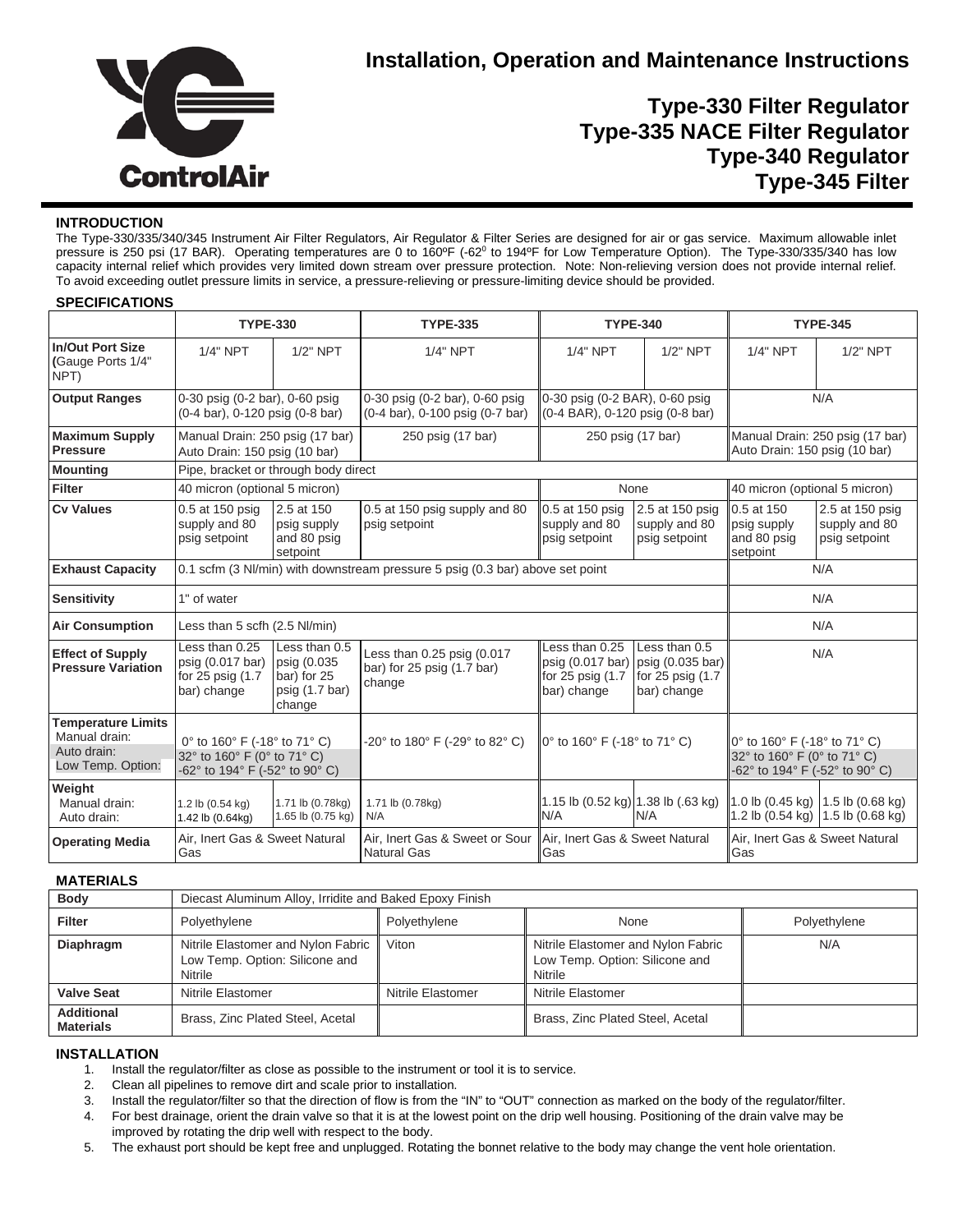- 6. Exhaust may be remotely vented by installing tubing to the 1/4" NPT port. (E Option)
- 7. Apply pipe compound or sealing tape to the mail pipe threads prior to installing regulator/filter. Use caution to prevent the sealant from getting inside the regulator/filter.



**WARNING:** Only qualified personnel should install or service a regulator. Regulators should be installed, operated, and maintained in accordance with international and applicable codes and regulations, and ControlAir instructions. If the regulator vents fluid or a leak develops in the system, it indicates that service is required. Failure to take the regulator out of service immediately may create a hazardous condition. Personal injury, equipment damage, or leakage due to escaping fluid or bursting of pressure-containing parts may result if this regulator is over pressured or is installed where service conditions could exceed the limits given in the Specifications section, or where conditions exceed any rating of the adjacent piping or piping connections. To avoid such injury or damage, provide pressurerelieving or pressure-limiting devices (as required by the appropriate code, regulation, or standard) to prevent service conditions from exceeding limits. Additionally, physical damage to the regulator could result in personal injury and property damage due to escaping fluid. To avoid such injury and damage, install the regulator in a safe location. The internal relief valve in the Type-330 regulators does not provide full overpressure protection. The internal relief valve is designed for minor seat leakage only.

## **OPERATION**

- 1. Prior to turning on supply air, back off adjusting screw until there is no compression of the range spring.
- 2. After applying the air supply, outlet pressure will be increased by rotating the adjustment screw clockwise. Pressure can be decreased by turning counter clockwise.
- 3. Tighten locknut to maintain desired pressure setting.



**WARNING:** To avoid personal injury resulting from sudden release of pressure, isolate the regulator from all pressure before attempting disassembly.

# **MAINTENANCE**

1. To remove condensate, from the Type-330/335/345, slowly open drain valve by turning clockwise and bleed accumulated liquid.



**WARNING:** To avoid personal injury, property damage, or equipment damage caused by sudden release of pressure or explosion of accumulated gas, do not attempt any maintenance or disassembly without first isolating the regulator from system pressure and relieving all internal pressure from the regulator.

- 2. To clean filter element (Type-330/335/345)
	- a) Shut off supply pressure and relieve all internal pressure.
	- b) Drain condensate from drip well.
	- c) Remove four corner bolts from bottom of unit and remove drip well housing.
	- d) Remove filter retaining screw.
	- e) Remove filter retainer, filter o-ring seals and filter.
	- f) Clean parts and reassemble in reverse order.
- 3. To clean/replace pintle assembly
	- a) Follow steps (a) through (d) above.
	- b) Unscrew collar and remove. (1/2" NPT only)
	- c) Remove pintle spring. The Type-340 does not contain a filter or collar. The pintle and pintle spring will be accessible upon removal of base.
	- d) Clean or replace parts as required. Apply a high quality lubricant to all cleaned or replaced o-ring seals.
	- e) Reassemble in reverse order.
- 4. To clean/replace diaphragm assembly
	- a) Back out the adjusting screw until the spring is no longer compressed.
	- b) Remove the four bonnet screws and separate the bonnet from the body of the regulator. Remove the spring guide and spring.
	- c) Remove the diaphragm assembly, clean or replace it as necessary and reassemble in reverse order. After placing the diaphragm
	- assembly on the body, push down the assembly to make sure that the pintle is seated properly and strokes smoothly.

### 5. Repair kits/replacement parts

- a) Repair kits include all parts marked with an asterisk (\*).
- Order kit as described in exploded view below
- c) Shut off supply air. Back out adjusting screw<br>d) Remove four corner bolts from bottom of the i
- Remove four corner bolts from bottom of the unit and four screws on top and remove all parts.
- e) Replace all parts that show excessive wear. Apply a high quality lubricant to all cleaned or replaced o-ring seals.
	- Clean all parts and replace in reverse order



**WARNING:** The materials of the Type-330/335/340/345 are compatible with natural gas. The user should be warned, however, that the Type-330/335/340 regulator/filter may vent some gas to the atmosphere. In hazardous or flammable service, vented gas may accumulate and cause personal injury, death, or property damage due to fire or explosion. If regulator is used in a hazardous gas service area, the regulator must be vented to a remote, safe location away from air intakes or any other hazardous area. The vent line or stack opening must be protected against condensation or clogging. Do not use these products where pressure and temperatures can exceed those listed under specifications.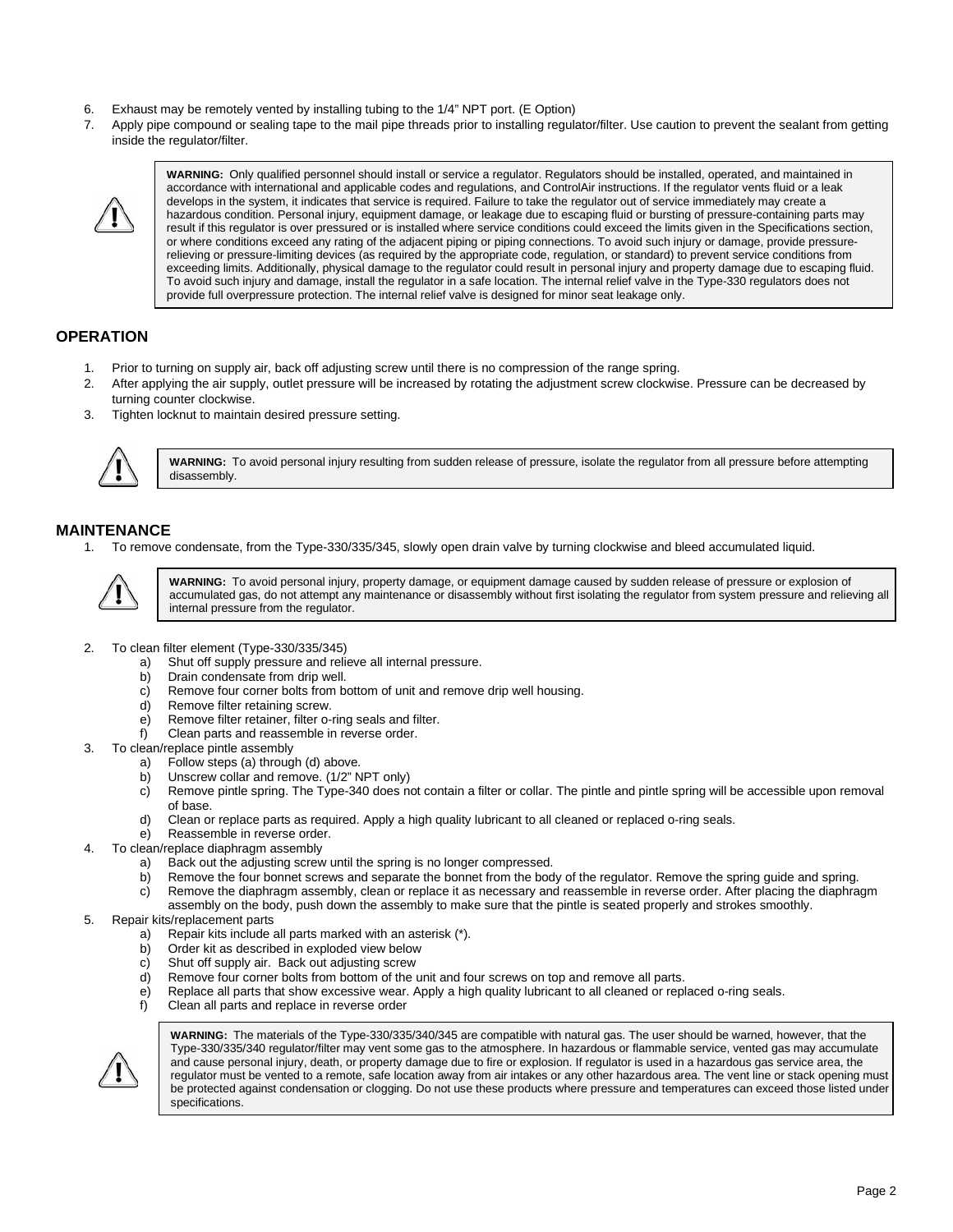| <b>REPAIR KITS</b> |                |                        |                    |  |  |
|--------------------|----------------|------------------------|--------------------|--|--|
| Model              | <b>Porting</b> | <b>Description</b>     | <b>Part Number</b> |  |  |
| <b>Type 330</b>    | $1/4"$ NPT     | Relieving              | 449-871-100        |  |  |
| <b>Type 330</b>    | $1/4"$ NPT     | Non-Relieving          | 449-871-101        |  |  |
| Type 330           | $1/2"$ NPT     | Relieving              | 449-871-113        |  |  |
| Type 330           | $1/2"$ NPT     | Non-Relieving          | 449-871-114        |  |  |
| <b>Type 330</b>    | $1/4"$ NPT     | Relieving-5 micron     | 449-871-139        |  |  |
| Type 330           | $1/2"$ NPT     | Relieving-5 micron     | 449-871-140        |  |  |
| Type 330           | 1/4" NPT       | Non-Relieving-5 micron | 449-871-226        |  |  |
| <b>Type 330</b>    | 1/2" NPT       | Non-Relieving-5 micron | 449-871-227        |  |  |
|                    |                |                        |                    |  |  |
| Model              | <b>Porting</b> | <b>Description</b>     | <b>Part Number</b> |  |  |
| Type 340           | $1/4"$ NPT     | Relieving              | 449-871-115        |  |  |
| Type 340           | $1/4"$ NPT     | Non-Relieving          | 449-871-116        |  |  |
| Type 340           | $1/2"$ NPT     | Relieving              | 449-871-117        |  |  |
| Type 340           | $1/2"$ NPT     | Non-Relieving          | 449-871-118        |  |  |
|                    |                |                        |                    |  |  |

## **REPLACEMENT FILTERS**

| Model       | <b>Porting</b> | <b>Description</b> | <b>Part Number</b> | Model            | Porting  | <b>Description</b> | <b>Part Number</b> |
|-------------|----------------|--------------------|--------------------|------------------|----------|--------------------|--------------------|
| Type 330    | 1/4" NPT       | Relieving          | 449-871-100        | Type 330/335/345 | 1/4" NPT | 40 micron          | 446-777-001        |
| Type $3301$ | 1/4" NPT       | Non-Relieving      | 449-871-101        | Type 330/335/345 | 1/4" NPT | 5 micron           | 446-777-002        |
| Type $330$  | 1/2" NPT       | Relieving          | 449-871-113        | Type 330/335/345 | 1/2" NPT | 40 micron          | 446-777-024        |
| Type $3301$ | 1/2" NPT       | Non-Relieving      | 449-871-114        | Type 330/335/345 | 1/2" NPT | 5 micron           | 446-777-025        |

## **Type-330/340/345 1/2" NPT Units**